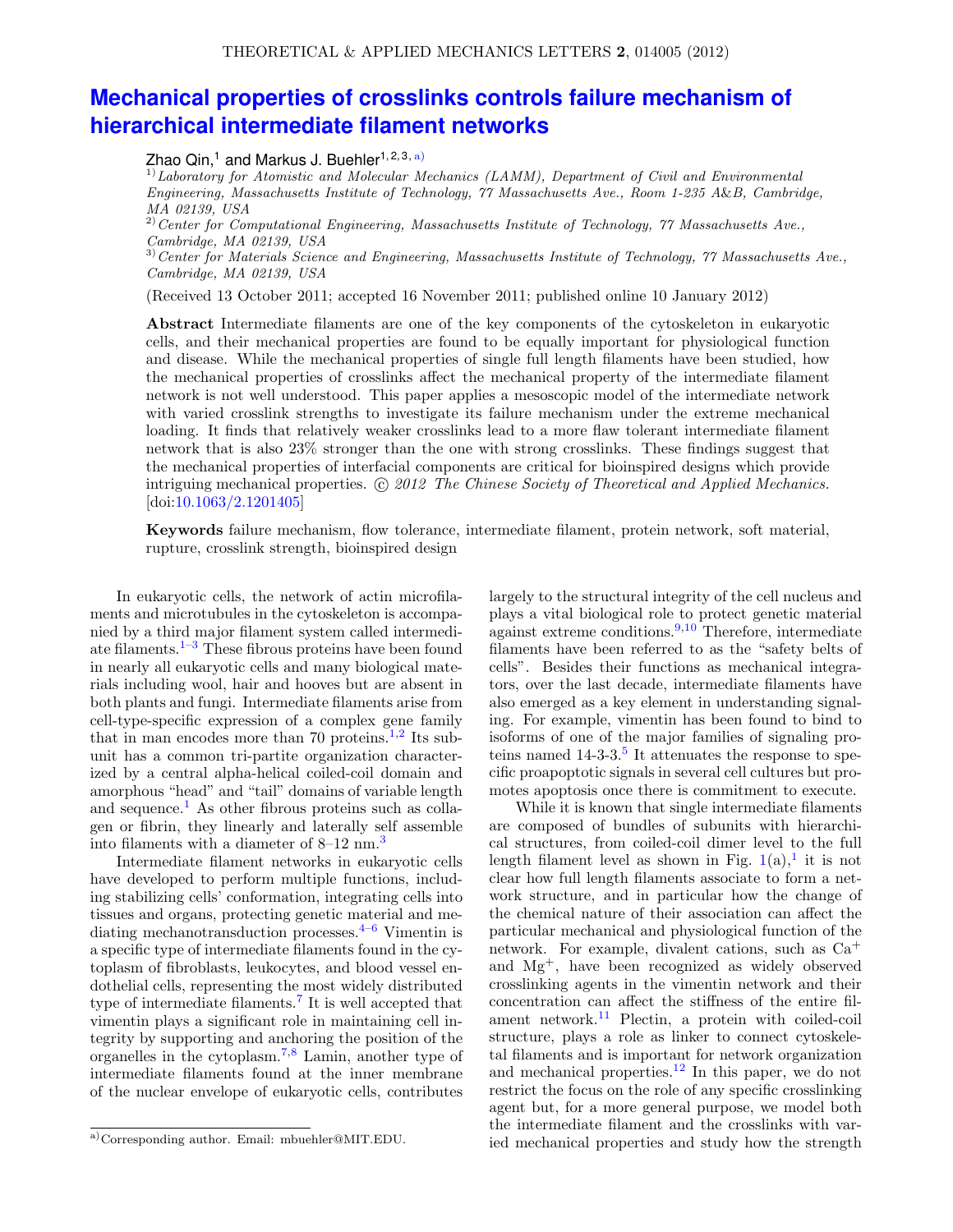

<span id="page-1-0"></span>Fig. 1. Structural and mechanical properties of intermediate filaments and intermediate filament networks. (a) The hierarchical structures of intermediate filament, from atomic level to network level. (b) The configuration of the network structure near the crack tip used in this study: blue for the intermediate filament, red for the crosslink and black shadowed part for the one end of the initial crack. (c) The force-strain relationship of a full length filament. This plot contains both the result of atomic simulation<sup>[8](#page-4-6)</sup> and the corresponding fitting curve given by Eq. [\(2\)](#page-1-1) with a result of  $\varepsilon_{\text{rup}} = 2.6$  and  $N = 1.5$ .

of the crosslink affects the mechanical behavior of the overall intermediate filament network.

The structure of the network used in this study is composed of intermediate filaments distributed independently in the x- and y-directions and they are pinned by crosslinks at their intersections shown in Fig. [1\(](#page-1-0)b). This set up broadly mimics the microscopic structure of the Xenopus oocyte nuclear lamina.[13–](#page-4-12)[15](#page-4-13) Realistic structures of intermediate filament network can be more disordered and/or have slightly variegated structures, but our model represents an approximation to the network. We focus on how the mechanical property of the crosslink affects the failure of intermediate filament network, while other factors such as chemical reactions are not included in our work. This is motivated by the fact that maintaining the mechanical integrity of cell is one of the most important functions of intermediate filament networks.  $^{16-18}$  $^{16-18}$  $^{16-18}$ 

We use a mesoscopic model to describe each intermediate filament as a series of beads interacting according to nonlinear interparticle multibody potentials. The total energy is given by

<span id="page-1-2"></span>
$$
E_x = \sum_{\text{pair}} \varphi_T(\varepsilon) + \sum_{\text{triplets}} \varphi(\theta). \tag{1}
$$

For general purpose, the force tensile strain curve  $F_T(\varepsilon)$  of each single intermediate filament is modeled by a power-law function as

<span id="page-1-1"></span>
$$
F_T(\varepsilon) = -\partial \varphi_T(\varepsilon) / (r_0 \partial \varepsilon) = F_0(\varepsilon / \varepsilon_{\text{rup}})^N f(\varepsilon), \quad (2)
$$

where  $F_0$  is the strength of a full length filament,  $\varepsilon_{\text{rup}}$  is the corresponding strain for  $F_0$ , N is the so-called hardening exponent which describes the nonlinear stressstrain response of a material. For a crosslink, the force response under deformation is given by a similar expression as Eq.  $(1)$  except for that the strength is given by another independent term  $F_{c,0}$ . For the hardening exponent,  $N < 1$  denotes softening behavior (also referred to as "elastic-plastic") of the material,  $N = 1$ denotes linear behavior and  $N > 1$  represents a stiffen-ing material.<sup>[13](#page-4-12)</sup> The expression  $f(\varepsilon)$  is a cut-off function as  $f = 1$  for  $\varepsilon < \varepsilon_{\text{rup}}$  and  $f = 0$  for  $\varepsilon \geq \varepsilon_{\text{rup}}$ ; and typical force tensile strain curves of a full length filament is given in Fig.  $1(c)$  $1(c)$ .<sup>[8](#page-4-6)</sup> For simplicity, the force expression included in this study is normalized by the strength of the full length filament. The bending energy of each filament is given by

$$
\varphi_{\mathcal{B}}(\theta) = \frac{1}{2}k_{\mathcal{B}}(\theta - \theta_0)^2,
$$
\n(3)

with  $k_B$  relating to the bending stiffness of the intermediate filament EI through  $k_B = 3EI/r_0$ , EI relates to the intermediate filament persistence length  $L_p$  through  $EI = L_p K_B T$ , where  $K_B$  is the Boltzmann constant and  $T$  is the temperature. All the parameters of the modeling are summarized in Table [1.](#page-2-0)

The meshwork model shown in Fig. [1\(](#page-1-0)b) includes 24 filaments in the y-direction  $(1.2 \mu m)$  and 24 filaments  $(1.2 \mu m)$  in the x-direction, with a crack-like defect added in the center to mimic a structural imperfection. Filaments at the orthogonal corners are mechanically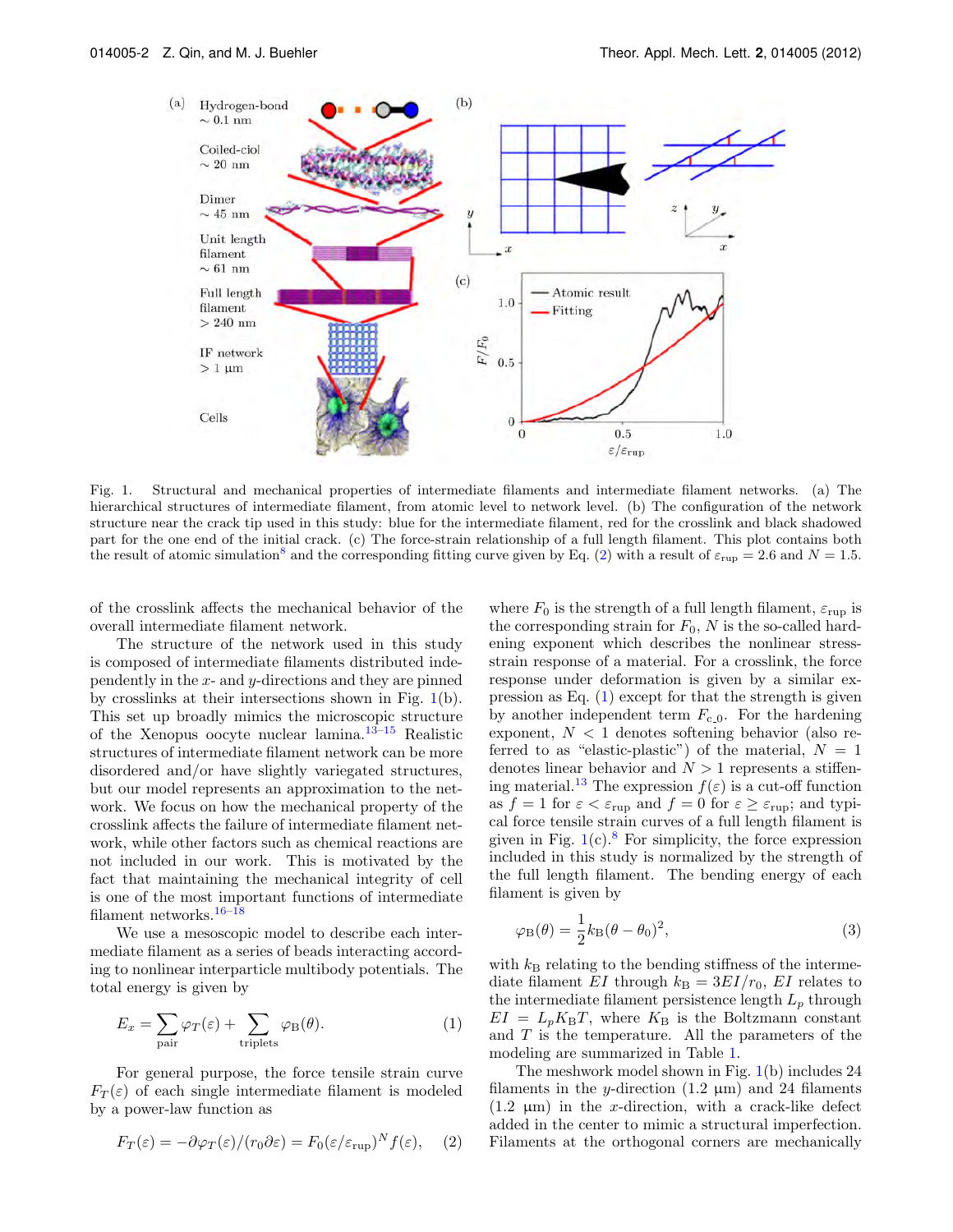<span id="page-2-0"></span>

|                   |  | Table 1. Geometric and numerical parameters for the com- |  |  |
|-------------------|--|----------------------------------------------------------|--|--|
| putational model. |  |                                                          |  |  |

| Parameter and units                                         | Numerical value |  |  |
|-------------------------------------------------------------|-----------------|--|--|
| Equilibrium bead distance $r_0$ /nm                         | 5               |  |  |
| Equilibrium distance                                        |                 |  |  |
| of crosslink $r_{c,0}/\text{nm}$                            | 2               |  |  |
| Filament diameter $D/nm$                                    | 10              |  |  |
| Lattice constant $d/nm$                                     | 50              |  |  |
| Strength of each filament $F_0/nN$                          | 7.9             |  |  |
| Overall hardening exponent $N$                              | 1.5             |  |  |
| Bond breaking strain $\varepsilon_{\text{rup}}$             | 2.6             |  |  |
| Equilibrium angle $\theta_0$ /rad                           | $\pi$           |  |  |
| Bending stiffness parameter $k_B/$                          | 169.51          |  |  |
| $(\text{kcal} \cdot \text{mol}^{-1} \cdot \text{rad}^{-2})$ |                 |  |  |
| Mass of each mesoscale particle/amu                         | 230 913         |  |  |
| Density $\rho$ /kg·m <sup>-3</sup>                          | 260             |  |  |

cross-linked by chemical interaction in our model. All simulations reported here are carried out in two steps by LAMMPS package.[19](#page-4-16) First, we perform a relaxation during which we equilibrate the system. Relaxation is achieved by energy minimization, the system is heated up from 0 K to 300 K, then the structure is annealed at a temperature of 300 K. Second, we perform a loading simulation during which we keep the system at 300 K and apply a constant strain rate of  $8.0 \times 10^{-3}$  ns<sup>-1</sup> to continuously increase the loading applied to the bottom and top layers of beads.

To examine the effect of the crosslink strength on the failure mechanism of intermediate filament network, we apply tensile force to the intermediate filament network with different crosslink strengths,  $F_{c,0}$ . The conformational changes of the networks under tension with two typical crosslink strengths are summarized in Fig. [2.](#page-2-1) The network models of  $F_{c,0} = F_0$  and  $F_{c,0} = 0.2F_0$ show rather different deformation and failure mechanisms under tension visualized in Figs.  $2(a)$  $2(a)$  and  $2(b)$ , respectively. It is observed that for the case with strong cross-links  $(F_{c,0} = F_0)$ , the network fails by breaking filaments at the crack tip with the increasing tensile force and the crack propagates in the initial direction of the initial crack orientation. For the network with weaker cross-links  $(F_{c,0} = 0.2F_0)$  the crack does not propagate. Rather, the tensile force unpins the filaments in the x-direction from the filaments in the y-direction by breaking the crosslinks. This failure mechanism facilitates a "diffusion" of the deformation energy at the crack tip and renders the deformation within the filaments more uniform in the y-direction. This can be directly confirmed in the visual representations. Moreover, this unpinning step affects the flaw tolerance of the network material by increasing its tensile strength as shown in Fig.  $3(a)$  $3(a)$ . The overall strength  $F_{\text{net}}$  of the entire network increases from  $15.0F_0$  to  $18.4F_0$ , and the failure strain increases from 2.2 to 2.5 as the strength of the crosslinks decreases from  $F_0$  to  $0.2F_0$ .

We now study the maximum stress of the network by using  $\sigma_F = F_{\text{net}}/(24dD)$ , where d is the lattice con-



<span id="page-2-1"></span>Fig. 2. Simulation snapshots of the conformations of intermediate filament networks under different applied strains (from left to right) of 0.22, 0.70, 1.50 and 2.00. (a) Intermediate filament network with crosslink strength of  $F_{c,0} = F_0$ . (b) Intermediate filament network with crosslink strength of  $F_{c,0} = 0.2F_0$ . Each of the filaments is colored according to its local tensile strain given by the color bardepicted in panel (a).

stant of the network and  $D$  is the diameter of the filament. Its relationship with the strength of the crosslinks is shown in Fig.  $3(b)$  $3(b)$ . Instead of a gradual transition, the decreasing strength of the crosslink increases the maximum stress of the network exponentially, and by 23% between  $F_{c,0} = 0.5F_0$  and 0.2 $F_0$ . This leads to the most important result of this paper: a relatively weaker crosslink increases the strength of the overall intermediate filament network. This result is counterintuitive but makes sense because the rupture of crosslinks before reaching the strength limit of the filaments at the crack tip efficiently decreases the force concentration at the crack tip. Thereby, it efficiently increases the maximum applied loading before failure occurs.

To find an analytical solution of the particular crosslink strength which leads to an increased robustness of the intermediate filament network, we assess the geometric details and force distribution around the crack tip. Based on the fact that the initial crack deforms to an elliptical shape before failure we have  $dx/dy|_{x=a} = 0$  at the crack tip along the inner crack surface, a denotes the half length of the crack in the  $x$ direction. Therefore, including the fact that intermediate filaments are flexible in bending, we achieve the balance of force in tension via  $F_1 = F_2 + F_3$ , where  $F_1$  is the tension force within the filament at the crack tip,  $F_2$  is the tension force exerted from the neighboring lattice in the tensile direction, and  $F_3$  is the tension force exerted from the crosslink illustrated in Fig.  $3(b)$  $3(b)$ . The rupture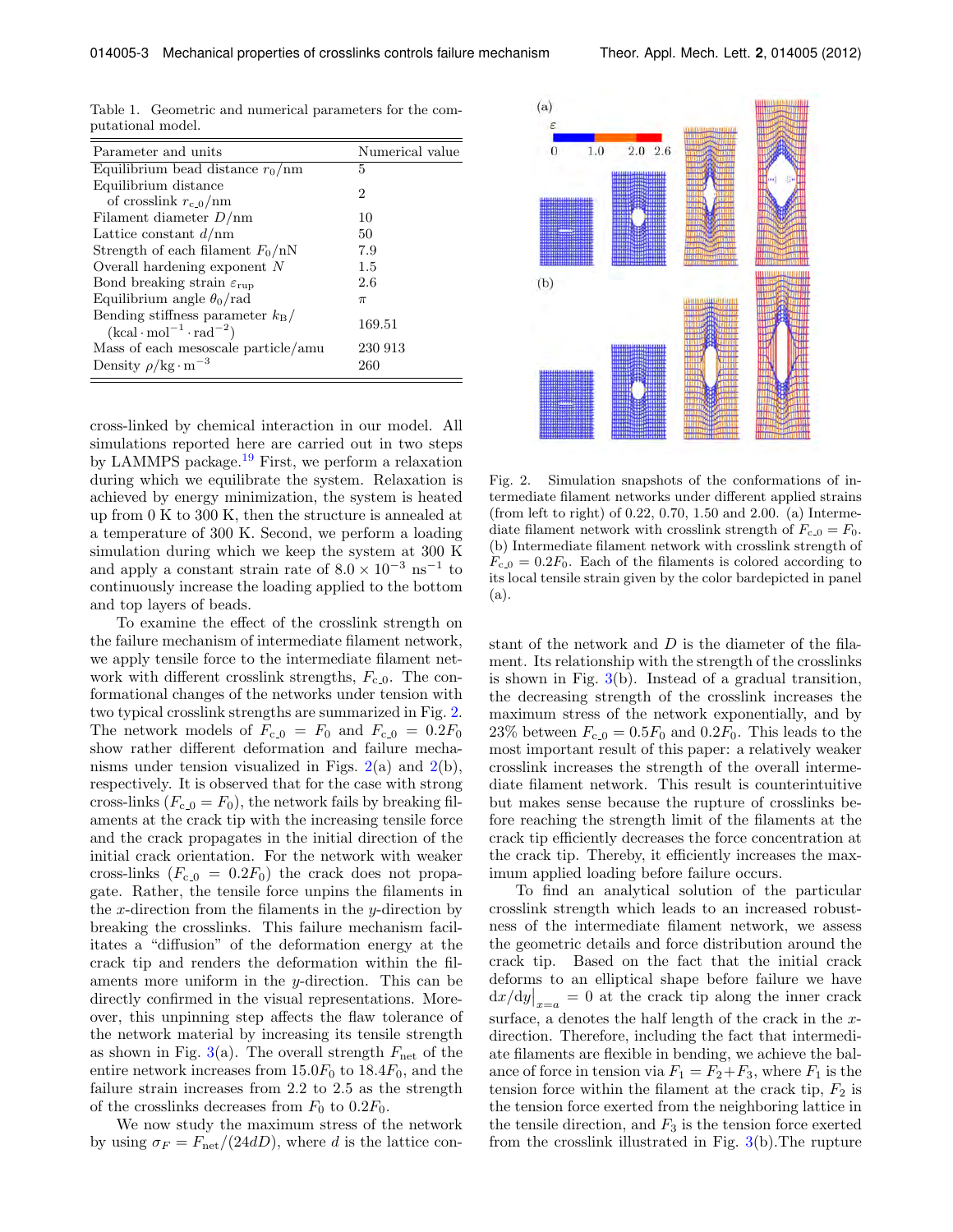

<span id="page-3-0"></span>Fig. 3. Mechanical response of intermediate filament network under tension. (a) Overallforce-extension curve of the network with strong crosslinks  $(F_{c,0} = F_0)$  and weak crosslinks  $(F_{c,0} = 0.2F_0)$ . (b) The tensile strength of the network with different crosslink strengths. The weak crosslink increases the tensile strength of the network by switching the failure mechanism from failure of filaments at the crack tip (right to the bar) to failure of the crosslinks (left to the bar). The gray bar corresponds to the critical condition that  $F_{c,0} = 0.42F_0$  as obtained.

condition of the filament at the crack tip is  $F_1 = F_0$ , which corresponds to the rupture strain  $\varepsilon_{\text{run}}$ . Under the condition that there is no rupture event of crosslinks, the applied tensile force to the network near the crack tip is proportional to  $1/\sqrt{r}$ , <sup>[20](#page-4-17)</sup> where r is the distance from the middle of the filament to the crack tip. We have  $F_2 = F_1(\sqrt{r_1/r_2})$ , where  $r_1$  is the distance from the middle of the filament with  $F_1$  in tension to the crack tip and  $r_2$  is the distance from the middle of the filament with  $F_2$  in tension to the crack tip. Therefore, the condition

$$
F_3 < F_0(1 - \sqrt{r_1/r_2}) \tag{4}
$$

is the necessary condition to prevent rupture of the filament at the crack tip before rupture of the crosslink occurs. As we have  $r_1 = 0.5d$  and  $r_2 = 1.5d$  for the geometry of this lattice model,  $F_3 < 0.42F_0$  as the necessary condition is obtained (as shown in Fig.  $3(b)$  $3(b)$ ). In-



<span id="page-3-1"></span>Fig. 4. Force-extension curve of networks with different mechanical characteristics under tension. (a) By using  $N = 0.5$ in Eq.  $(2)$  to give the characteristic of strain-softening materials. (b) By using  $N = 1$  in Eq. [\(2\)](#page-1-1) to give the characteristic of linear elastic materials. Each of those networks is tested with two typical crosslinks strengths  $F_0$  and 0.2 $F_0$ . (c) Increment of the strength of the network  $(F_{\text{net-1}})$  with weak crosslinks  $(F_{c,0} = 0.2F_0)$  comparing to that  $(F_{net,2})$  of the network with strong crosslinks  $(F_{c,0} = F_0)$ . Results of three typical materials with different  $N$  are summarized here for comparison.

deed, it is shown by our simulations that networks with crosslinks weaker than this critical value are stronger under tension. It is also noted that this condition does not directly correspond to the maximum strength because of the nonlinearity of the stress distribution around the crack tip of such a strain-hardening material.

To investigate if this unpinning process exists for